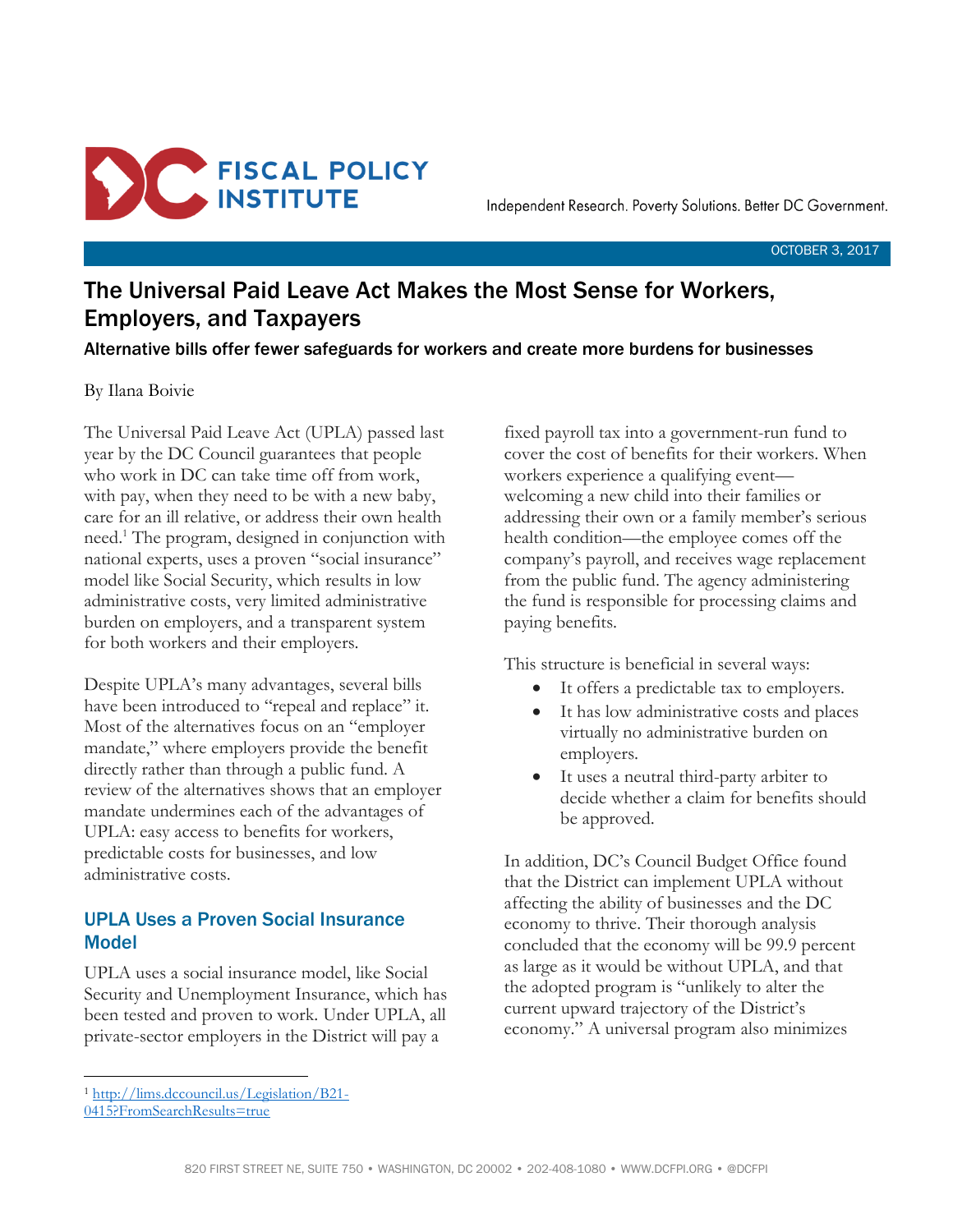cost, increases employee morale, and reduces turnover<sup>2</sup>

For these reasons, all of the states that currently offer paid family and medical leave use this structure.

#### Proposed Alternatives Would Undermine UPLA's Strengths

Several alternative legislative proposals were introduced in the DC Council this year, with the intent to "repeal and replace" UPLA. All alternatives offer the same benefits as UPLA, but would provide them in very different ways.

- Two bills use an "employer mandate" model<sup>3</sup> , in which all employers provide employees with paid leave directly, without a public fund to administer the benefit. Instead, employers would either "self-insure"—which means the employer pays the cost of an employee's wage replacement directly out of pocket—or purchase insurance through a private company if that is available. All employers would have to self-insure for at least part of the program, since there are no insurance products anywhere in the country that cover all of UPLA's benefits, particularly leave to care for an ill relative. These alternatives would also require larger businesses to pay a small payroll tax to support tax credits to some small businesses.
- Two other proposals are "hybrid" models,<sup>4</sup> in which small employers would pay a payroll tax to participate in an UPLA-type government-run fund, and larger employers would be subject to an employer mandate (as described above). Employers under the mandate would be required to provide benefits to their

workers and also pay a payroll tax into the government-run fund to help offset the cost to small businesses.

## What Do Other States Do?

All of the states that currently offer paid family and medical leave use a social insurance structure like UPLA.

A close review of the alternatives raises a number of concerns: an employer mandate would likely be bad for workers, bad for many businesses, and have much higher administrative costs. As shown below, an employer mandate undermines each of the advantages of UPLA: easy access to benefits for workers, predictable costs for businesses, and low administrative costs.

Below is a summary of the most significant concerns with an employer mandate or hybrid approach. (It should be noted that there are other details of the individual bills that are also problematic. A full chart including the full details of each proposal, and how they compare to UPLA, is available <u>here</u>.)

#### An Employer Mandate Is Bad for Workers

Under an employer mandate, employees request paid leave from their own employer, rather than filing a claim for benefits with a neutral government agency under UPLA. **This is problematic because the employer will have incentives to deny claims.** Think of the way for profit private health insurance coverage works in which it can be quite common for workers' benefits to be denied—versus the way that Social Security benefits are administered, in which retirees rarely have a problem receiving their payments. In addition:

 $\overline{a}$ 

<sup>2</sup> [http://dccouncil.us/news/entry/economic-and-policy](http://dccouncil.us/news/entry/economic-and-policy-impact-statement-universal-paid-leave)[impact-statement-universal-paid-leave](http://dccouncil.us/news/entry/economic-and-policy-impact-statement-universal-paid-leave)

<sup>3</sup> [B22-0133, The Universal Paid Leave Compensation for](http://lims.dccouncil.us/Legislation/B22-0133?FromSearchResults=true)  [Workers Amendment Act](http://lims.dccouncil.us/Legislation/B22-0133?FromSearchResults=true) of 2017, and [B22-0302, The](http://lims.dccouncil.us/Legislation/B22-0302?FromSearchResults=true)  [Large Employer Paid-Leave Compensation Act of 2017.](http://lims.dccouncil.us/Legislation/B22-0302?FromSearchResults=true)

<sup>4</sup> [B22-0130, The Paid Leave Compensation Act of 2017,](http://lims.dccouncil.us/Legislation/B22-0130?FromSearchResults=true)  an[d B22-0334, The Universal Paid Leave Pay Structure](http://lims.dccouncil.us/Legislation/B22-0334?FromSearchResults=true)  [Amendment Act of 2017.](http://lims.dccouncil.us/Legislation/B22-0334?FromSearchResults=true)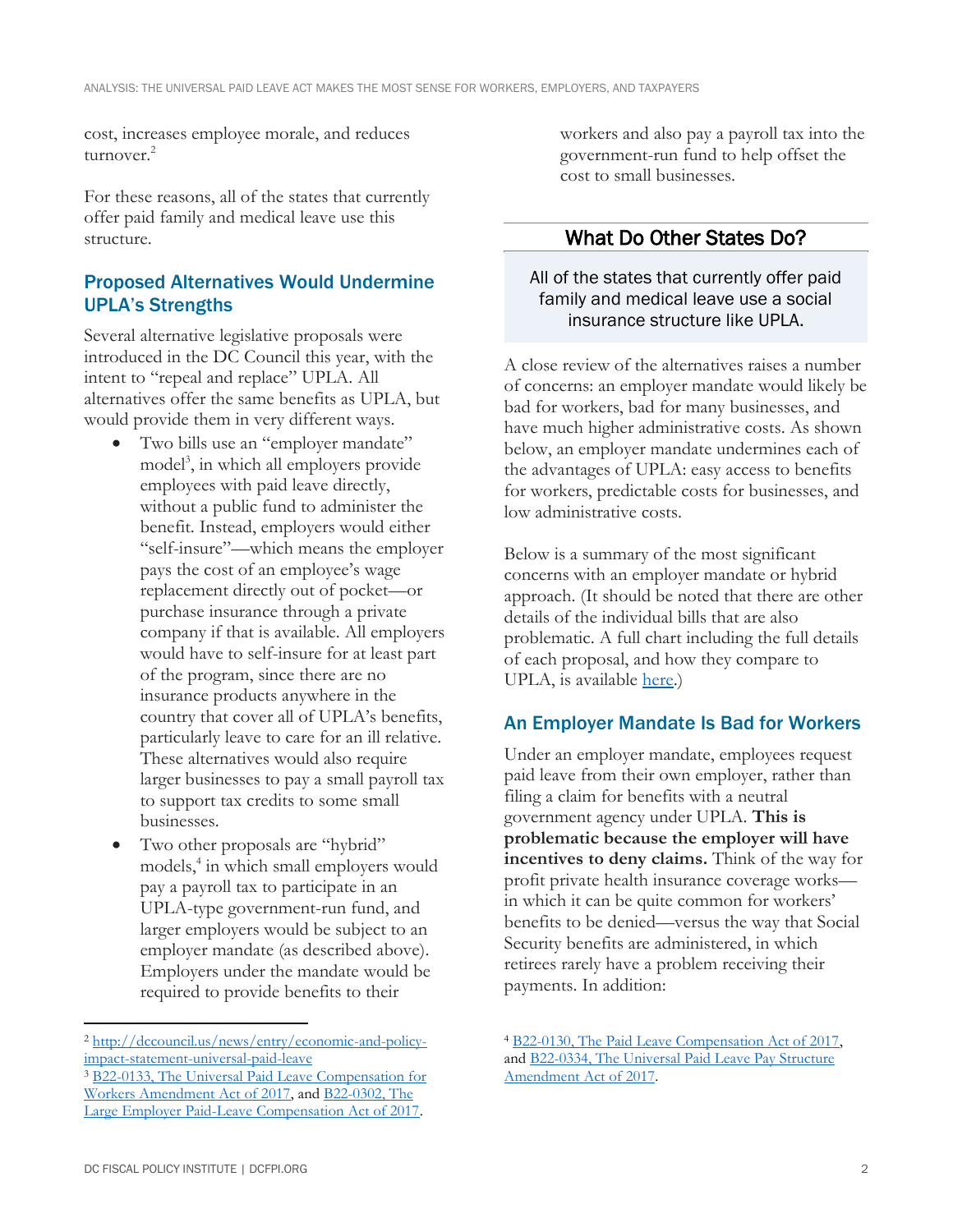- An employer mandate can increase the likelihood of discrimination for certain workers. There is evidence that employers in countries that have an employer mandate discriminate against workers they think would be most likely to take leave, especially women of child-bearing age.
- Employers who self-insure have a profit incentive to discourage employees from taking leave—or from taking the full amount of leave to which they are entitled—since they must pay the full cost of the benefit out of pocket any time an employee takes leave. This incentive will be larger in workplaces with a higher proportion of women and workers with caregiving responsibilities.
- Employees in low-wage occupations where hourly pay and shift work is common are especially vulnerable to intimidation and pressure to not to take leave. These workers often experience retaliation in the form of reduced hours, worse schedules, or even termination, and often do not even ask for benefits to which they are currently entitled, such as paid sick days.<sup>5</sup>
- Models dependent on employer-provided benefits prevent people from accessing benefits when they are unemployed or between jobs—even if contributions were made on their behalf while they were working. This discriminates against people recently separated from the workforce or with irregular work patterns, and acts as a deterrent for workers to switch jobs or start their own business.

#### An Employer Mandate Is Bad for Many **Businesses**

It is unclear whether an employer mandate would be any less expensive for employers than UPLA, especially since both plans require larger employers to pay a tax *and* pay the full costs of

benefits themselves. And there is a substantial risk that an employer mandate could be costly and unpredictable for many businesses. The risks are especially great for small and mid-sized businesses.

- Under each of the alternative proposals, employers would still pay a payroll tax. This would be on top of funding benefits for their own workers, either through selfinsurance or private insurance.
- Currently, no insurance product exists in the private market to provide paid family leave. It is completely unknown how long it would take to develop such a product, if ever, and what this product would cost on the open market.
- Because no private insurance product exists, employers would have to selfinsure for paid family leave, which is financially risky and administratively challenging. Self-insurance could lead to volatile costs that vary greatly from employer to employer and from year to year, since the number of workers needing leave could vary greatly from year to year. Self-insurance therefore is likely to have higher costs for many businesses, at least in some years. For example, if a worker making \$500 a week takes six weeks of leave, an employer who self-insures would have to pay \$2,700. Under UPLA, the employer would pay just \$161 a year into the insurance pool to provide the same benefit.
- The hybrid approach may discourage business growth. Requiring employers to go from the publicly funded program to an employer mandate when their number of employees rises above a set threshold creates a cliff effect for businesses, which could be a disincentive to grow.
- Because costs will vary from employer to employer, companies that have higher usage of leave—or perhaps even *perceived*

 $\overline{a}$ 

<sup>5</sup> DCFPI, DC Jobs with Justice, and the Kalmanovitz Initiative at Georgetown University. 2015. [Unpredictable,](http://www.dcfpi.org/unpredictable-unsustainable-the-impact-of-employers-scheduling-practices-in-dc) 

[Unsustainable: The Impact of Employers' Scheduling](http://www.dcfpi.org/unpredictable-unsustainable-the-impact-of-employers-scheduling-practices-in-dc)  [Practices in DC.](http://www.dcfpi.org/unpredictable-unsustainable-the-impact-of-employers-scheduling-practices-in-dc)